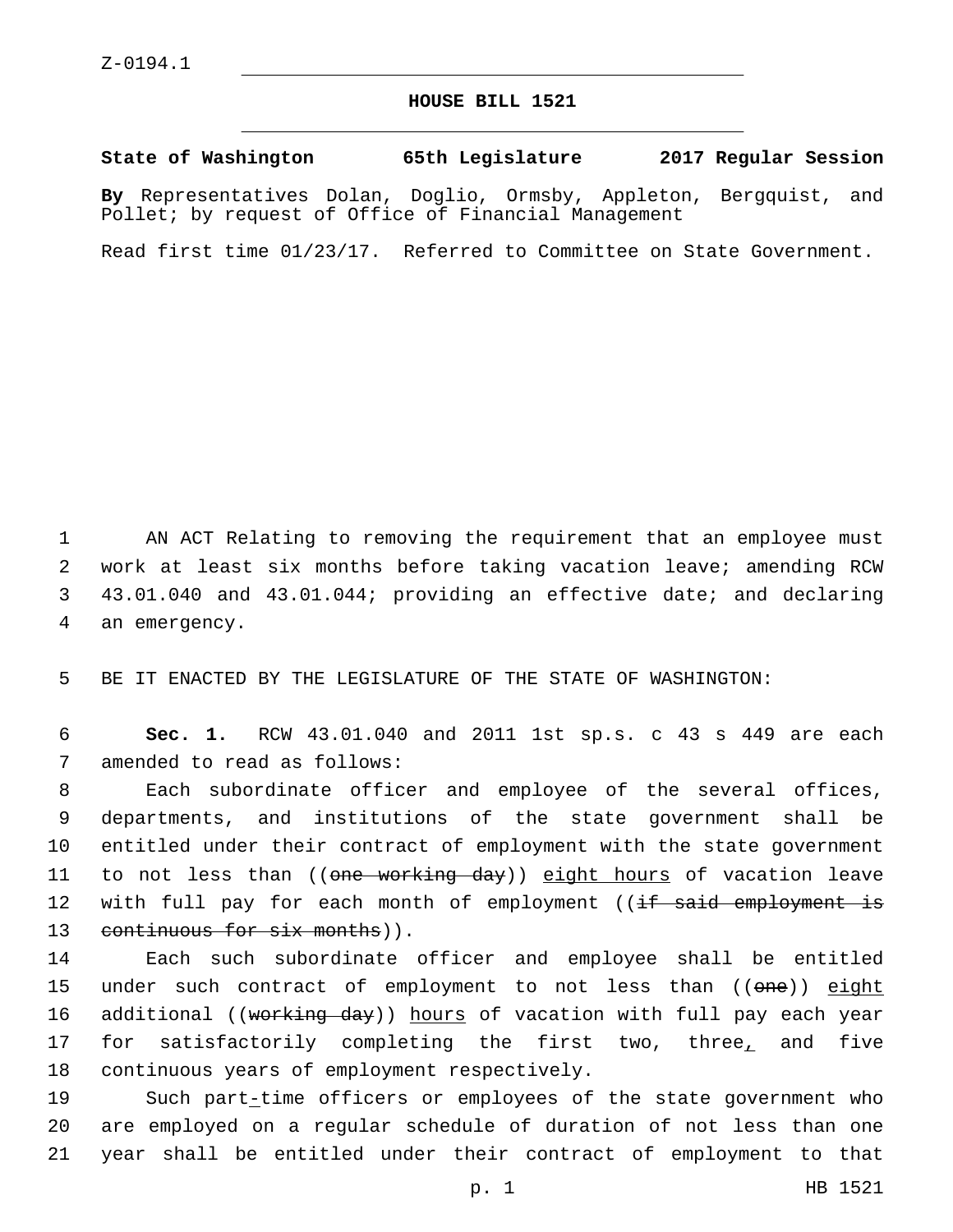1 fractional part of the vacation leave that the total number of hours 2 of such employment bears to the total number of hours of full-time 3 employment.

4 Each subordinate officer and employee of the several offices, 5 departments, and institutions of the state government shall be 6 entitled under his or her contract of employment with the state 7 government to accrue unused vacation leave not to exceed ((thirty 8 working days)) two hundred forty hours. Officers and employees 9 transferring within the several offices, departments, and 10 institutions of the state government shall be entitled to transfer 11 such accrued vacation leave to each succeeding state office, 12 department, or institution. All vacation leave shall be taken at the 13 time convenient to the employing office, department, or institution: 14 PROVIDED, That if a subordinate officer's or employee's request for 15 vacation leave is deferred by reason of the convenience of the 16 employing office, department, or institution, and a statement of the 17 necessity therefor is retained by the agency, then the aforesaid 18 maximum ((thirty working days)) two hundred forty hours of accrued 19 unused vacation leave shall be extended for each month said leave is 20 so deferred.

21 **Sec. 2.** RCW 43.01.044 and 1983 c 283 s 1 are each amended to read as follows:22

23 As an alternative, in addition to the provisions of RCW 43.01.040 24 authorizing the accumulation of vacation leave in excess of ((thirty 25 days)) two hundred forty hours with the filing of a statement of 26 necessity, vacation leave in excess of ((thirty days)) two hundred 27 forty hours may also be accumulated as provided in this section but 28 without the filing of a statement of necessity. The accumulation of 29 leave under this alternative method shall be governed by the 30 following provisions:

31 (1) Each subordinate officer and employee of the several offices, 32 departments, and institutions of state government may accumulate the 33 vacation leave ((days)) hours between the time ((thirty days)) two 34 hundred forty hours is accrued and his or her anniversary date of 35 state employment.

 (2) All vacation ((days)) hours accumulated under this section shall be used by the anniversary date and at a time convenient to the employing office, department, or institution. If an officer or employee does not use the excess leave by the anniversary date, then